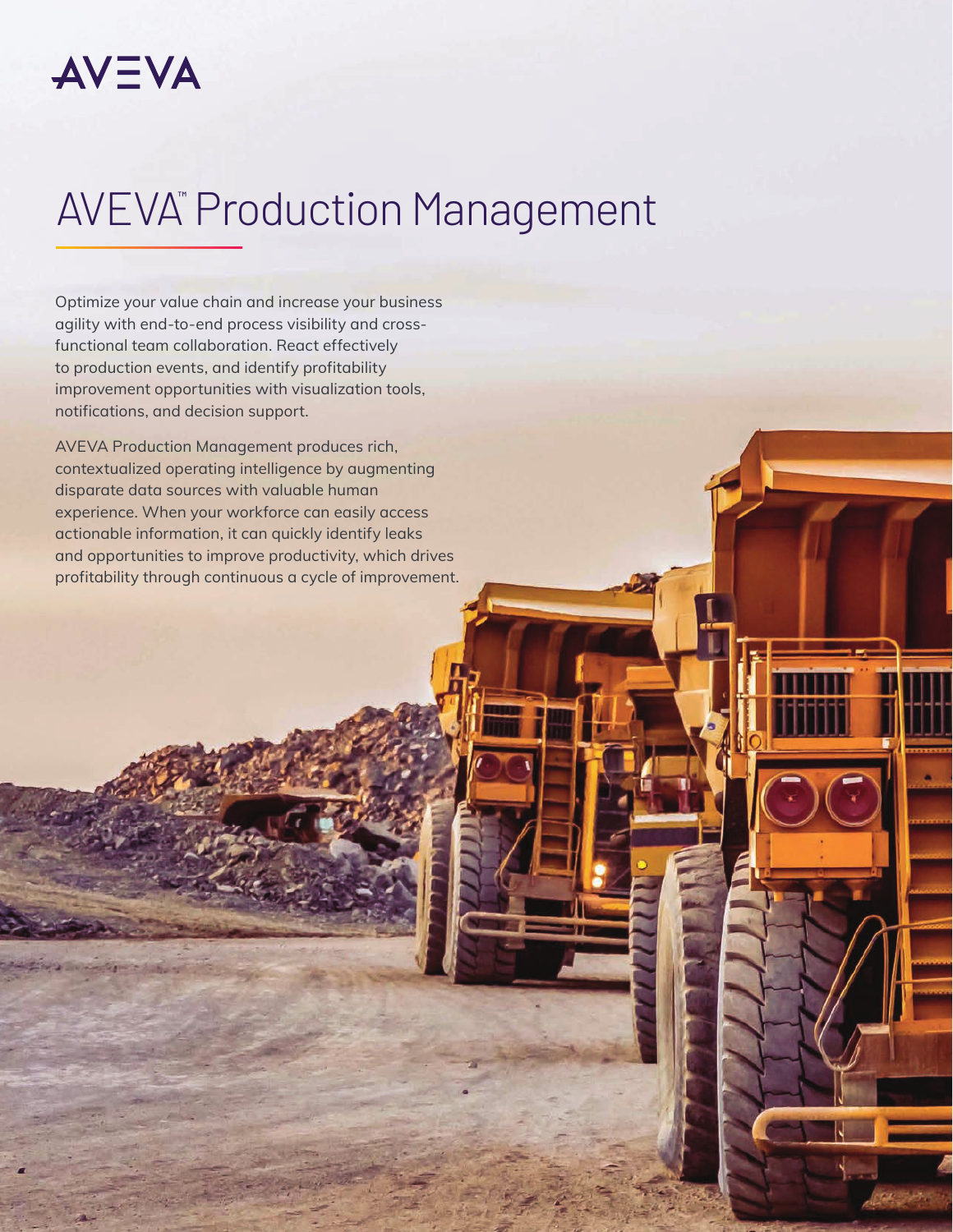# A scalable, modular production management platform

The AVEVA Production Management platform is built on three foundational pillars: Performance, inventory, and sustainability. Together, these pillars allow you to increase your profitability, agility, and competitiveness while ensuring you continue to meet your commitments to shareholders, the government, and the community.



### **Performance**

AVEVA Production Management calculates true process performance KPIs for monitoring, reporting, and analysis to continuously improve operational efficiency and asset utilization.



### **Inventory**

AVEVA Production Management models the inventory across your entire value chain, allowing you to monitor and react to changes in stock volumes and qualities-both estimated and measured. The software automatically updates the inventory information for downstream quantities, qualities, and genealogy with late incoming data.



### **Sustainability**

AVEVA Production Management also democratizes the sustainability of your operations, enabling your entire workforce-from the control room to the board room-to immediately identify adverse sustainability and environmental events, take corrective actions, and coordinate root cause analysis for continuous improvement.

**The asset utilization project is already delivering significant results. We have achieved around 10-20% capacity improvement globally. ""**

**Group manager processing operations, MMG Limited**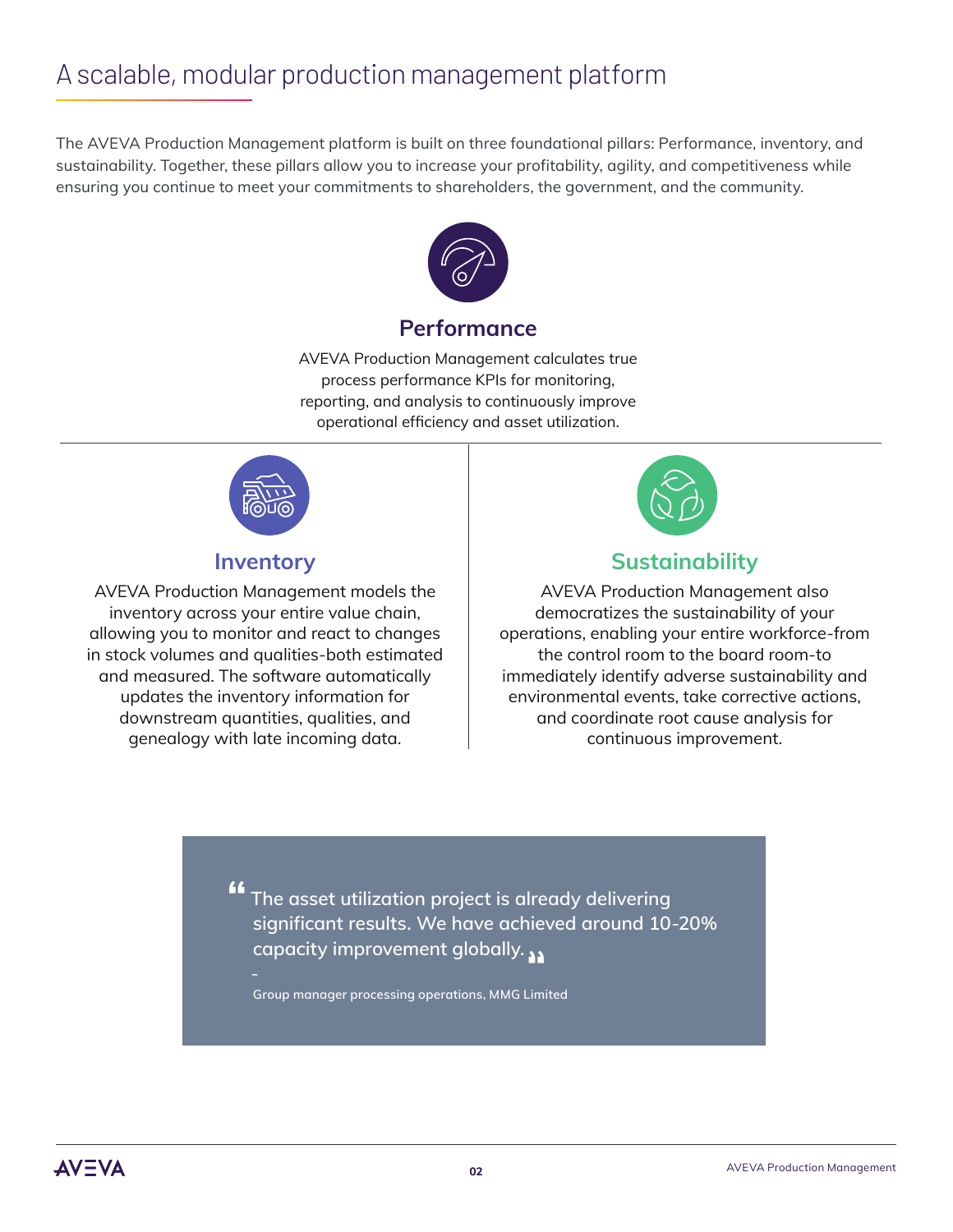

# AVEVA Production Management features

Eliminate production losses and maximize profitability with a single trusted source of information for monitoring, reporting, and continuous, data-driven improvement.

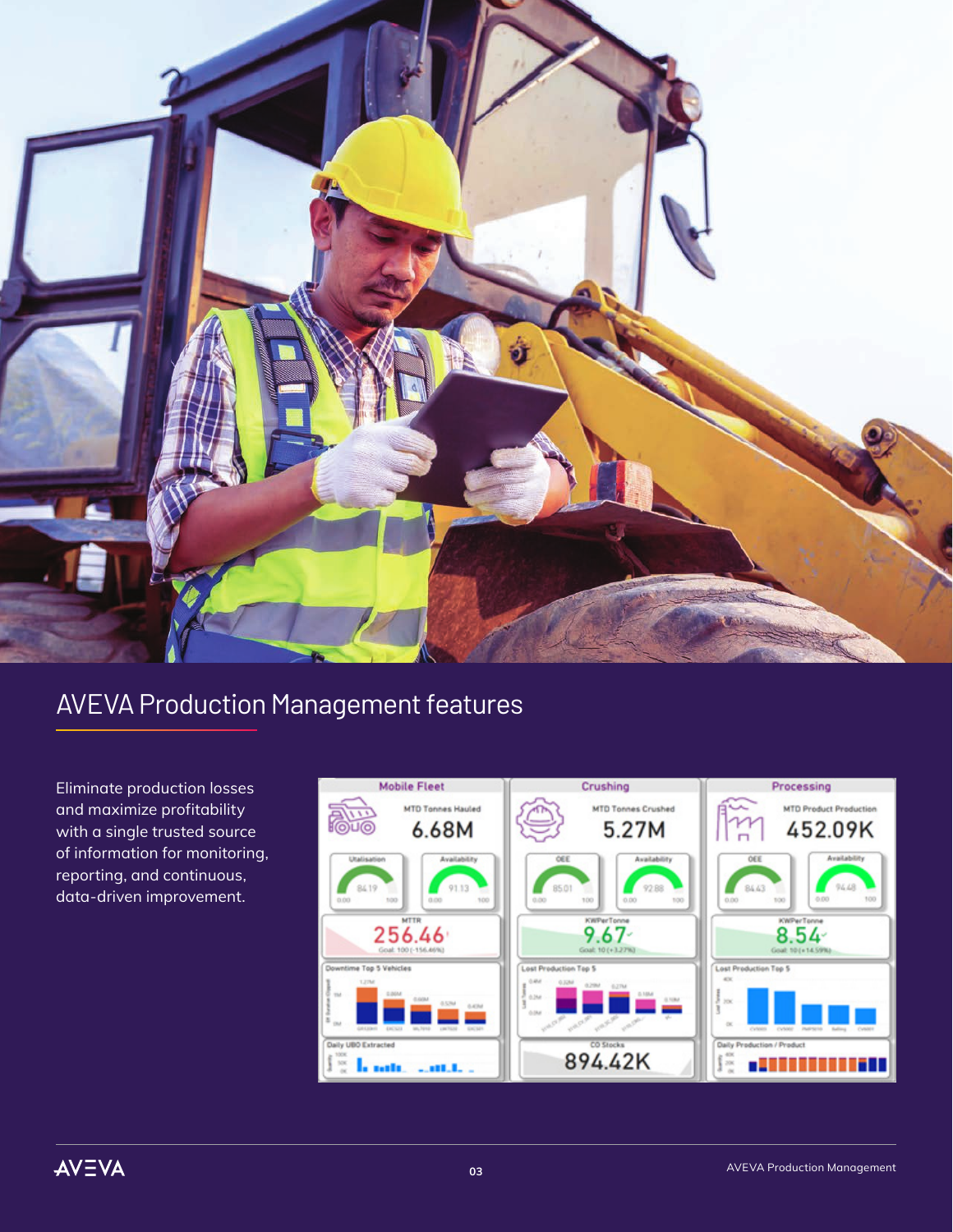### AVEVA Production Management features

#### **Delay accounting**



Capture downtime, throughput delays, and quality losses to set your operational performance on a path of continuous improvement and push your asset utilization closer to the maximum sustainability rate (MSR) target.

### **Sustainability management**



Real-time visibility into sustainability and environmental incidents gives you a clearer understanding of the root causes of energy and water overconsumption, adverse air quality, and high noises events as well as the context you need to take immediate action.

#### **Production reporting**



Automate the collection of production and consumption data for an accurate overview of your plant's inputs and outputs as well as the progress you have made toward your production plan.

#### **Shift logs**



Provide centralized, auditable, and searchable shift handover logs by combining automatically generated KPIs and production data with operator and supervisor context for consistency and accuracy.

### **Inventory and quality**  $m$ anagement production and production and  $m$



 $\overline{1111}$  Visualize stock levels and quality  $\overline{\overline{\cdots}}$  across the supply chain with a complete work-in-progress (WIP) inventory solution for continuous process industries.



### **Mobility**

Access business-critical KPIs and alerts from mobile devices and access role-specific interfaces to support business processes on the go.

#### **Production reporting Material accounting**

**Consumption data for an accurate of-period metal**  $\overline{\phantom{a}}$  $\beta \equiv$  or material accounting reports  $\mathbf{Q}^{\dagger}$  with the help of creation and approval workflows to support full auditability and accountability.

#### **Enterprise integration**



Provide current and accurate production and inventory status information to operations, planning, scheduling, and enterprise resource management applications via standard and open APIs.